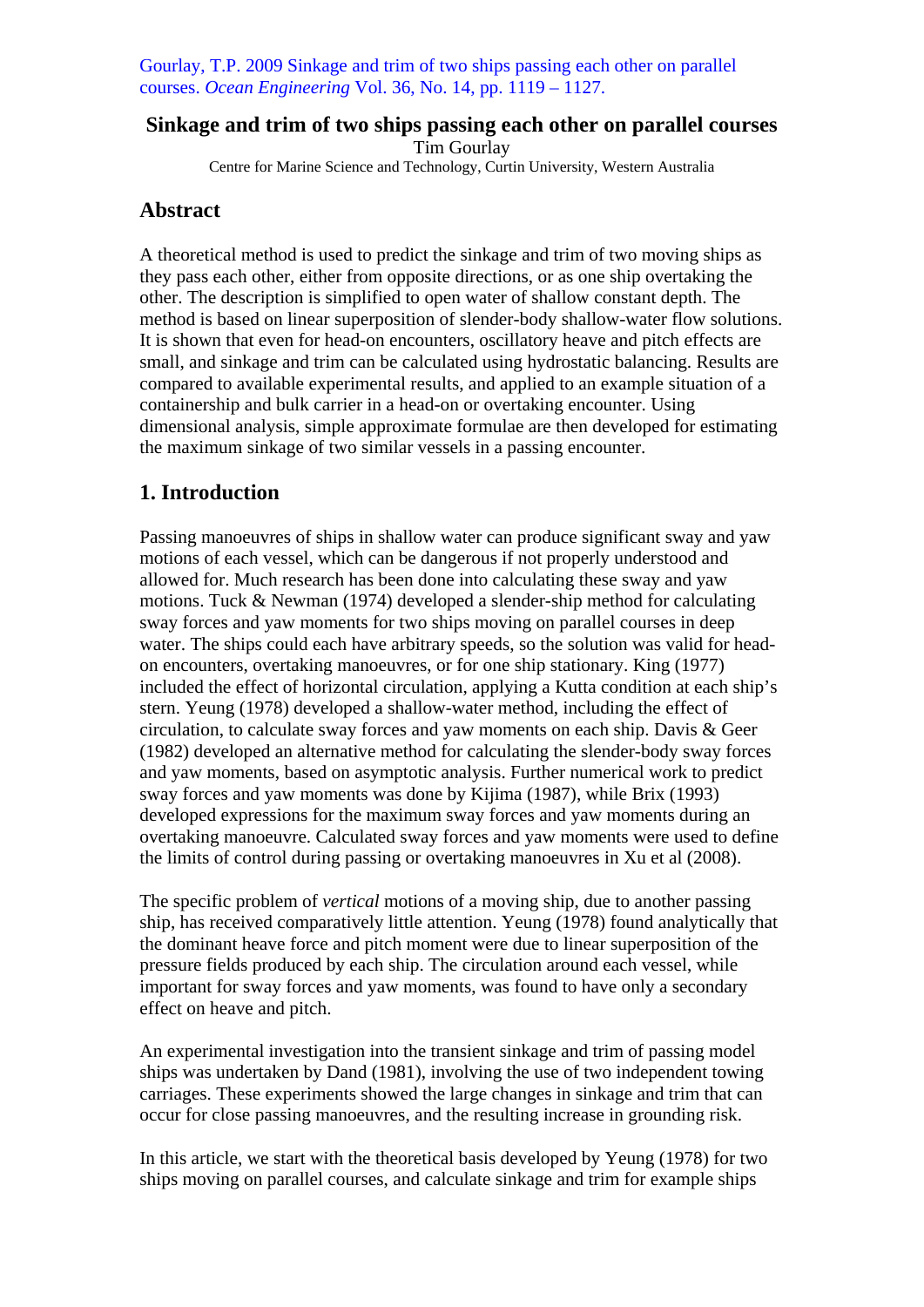through passing manoeuvres. Dimensional analysis will then be used to develop simple formulae for estimating the maximum sinkage of similar vessels during a passing manoeuvre.

## **2. Theoretical method**

The slender-body shallow-water method is based on the theory of Tuck (1966) for a single ship. For simplicity we shall here consider the case of open water with constant depth, and assume the ships are passing on parallel courses from opposing directions. The ships are labelled "Base Ship" and "Passing Ship". The geometry is shown in Figure 1, in the earth-fixed coordinates (*x*,*y*).



**Figure 1: Coordinate system and notation** 

The *y*-coordinate is chosen such that the centreline of the base ship lies on  $y = 0$ , while the centreline of the passing ship lies on  $y = y_p$ . We assume that  $y_p$  is large compared to each ship's beam, and of similar order to each ship's length. In this way, each ship can be considered to lie entirely in the far field of the other vessel, as described in Yeung (1978).

The ship speeds *U* and *U*<sub>P</sub> are assumed constant. As noted in the Dand (1981) experiments, head-on encounters and particularly overtaking encounters produce changes in resistance which translate into changes in ship speed at constant engine RPM. In this article however, this effect will not be included.

The "submerged length" of the base ship is *L* , which is the distance from the foremost part of the submerged hull (e.g. the front of the bulb, if present) to the aftmost part of the submerged hull. The submerged length is sometimes termed the "Length Overall Submerged"  $(L_{\alpha s})$ , but the subscripts will be omitted here, and the submerged length of the passing ship denoted  $L_{\rm p}$ .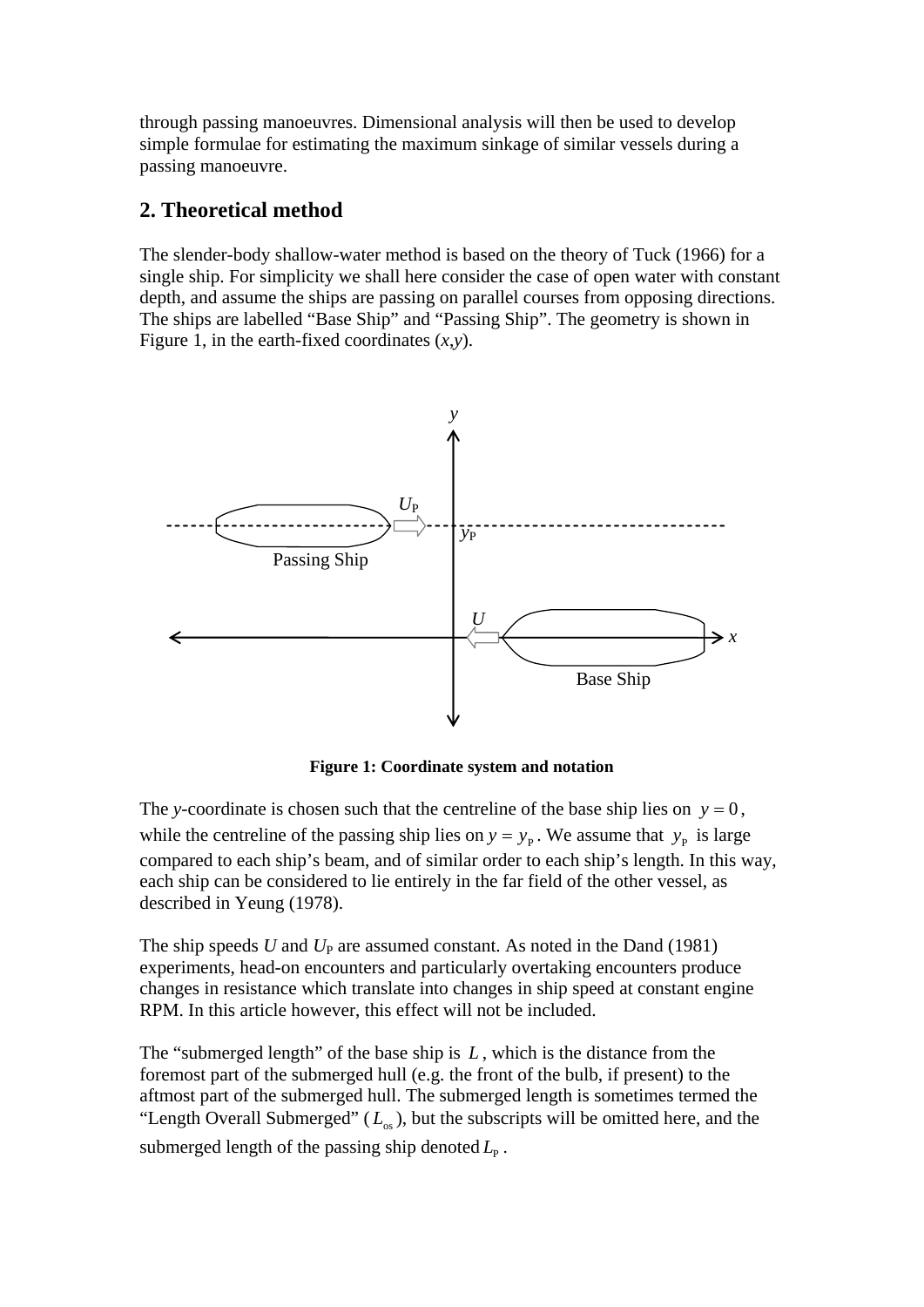For mathematical convenience, "submerged midships" is midway between the foremost and aftmost points of the submerged hull on each ship. The (*x*,*t*) coordinates are chosen such that the submerged midships of both ships pass through  $x = 0$  at time  $t = 0$ .

Following Tuck (1966), the hydrodynamic pressure field (pressure above hydrostatic) around the base ship can be written

$$
p = -\frac{\rho U^2}{2\pi h \sqrt{1 - F_h^2}} \int_{-L/2}^{L/2} \frac{S'(\xi)\left(X - \xi\right)}{\left(X - \xi\right)^2 + \left(1 - F_h^2\right)y^2} d\xi \tag{1}
$$

Here *h* is the undisturbed water depth, assumed constant, and the depth-based Froude number is

$$
F_h = \frac{U}{\sqrt{gh}}
$$
 (2)

*X* is a ship-fixed coordinate centred on the ship's submerged midships, with  $X = x + Ut$  if the midships pass through  $x = 0$  at time  $t = 0$ .  $S(\xi)$  is the hull crosssectional area at station  $\xi$ , with the forward extremity of the submerged hull at  $\xi = -L/2$  and the aft extremity at  $\xi = L/2$ . The primed  $S'(\xi)$  denotes the derivative  $dS/d\xi$ . The section area is calculated at the static floating position, since to leading order the pressure field is unaffected by the dynamic sinkage and trim of the ship.

Linear superposition of the pressure fields due to each ship, as proposed by Yeung (1978), yields the following expression for the pressure on the base ship:

$$
p = -\frac{\rho U^2}{2\pi h \sqrt{1 - F_h^2}} \int_{-L/2}^{L/2} \frac{S'(\xi)}{X - \xi} d\xi
$$
  
 
$$
-\frac{\rho U_P^2}{2\pi h \sqrt{1 - F_P^2}} \int_{-L_P/2}^{L_P/2} \frac{-S_P'(\zeta) (X + X_{cc} + \zeta)}{(X + X_{cc} + \zeta)^2 + (1 - F_P^2) y_P^2} d\zeta
$$
 (3)

The passing ship integral in the second term has  $S_p(\zeta)$  defined from the bow to the stern, as for the base ship, with the forward extremity at  $\zeta = -L_p/2$  and aft extremity at  $\zeta = L_p / 2$ . The depth-based Froude number of the passing ship is

$$
F_{\rm P} = \frac{U_{\rm P}}{\sqrt{gh}}\tag{4}
$$

The pressure field is time-dependent, through the changing longitudinal distance between ship centres (positive when approaching)

$$
X_{\rm CC} = -(U + U_{\rm P})t\tag{5}
$$

The upwards vertical force *Z* on the base ship is found as in Tuck (1966) to be

$$
Z = \int_{-L/2}^{L/2} p(X,t) B(X) dX
$$
 (6)

while the bow-down trim moment about the LCF is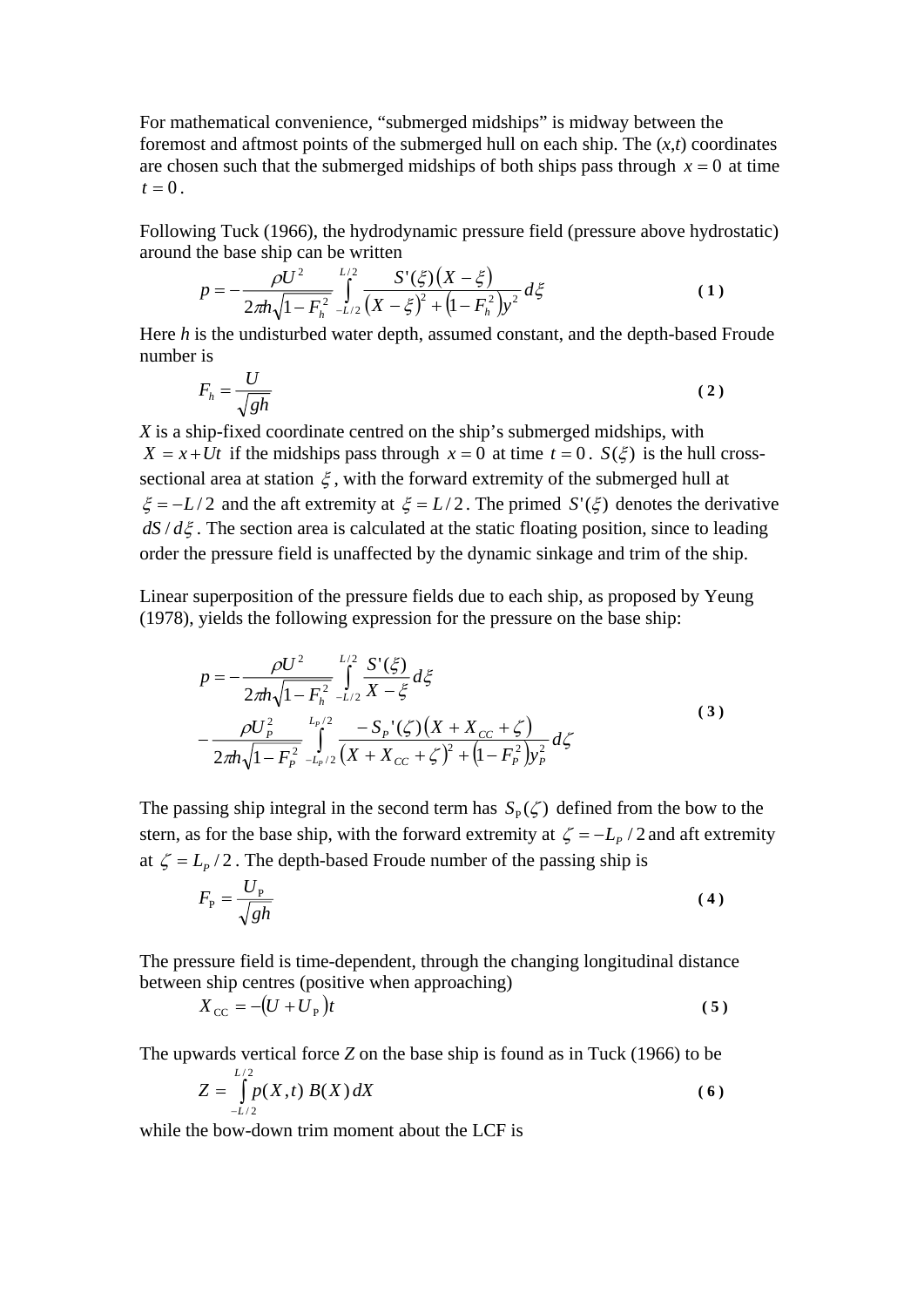$$
M_{\text{LCF}} = \int_{-L/2}^{L/2} p(X, t) (X - X_{\text{LCF}}) B(X) dX
$$
 (7)

### **3. Sinkage and trim**

Equations (3,6,7) give the time-dependent vertical force and trim moment on the base ship. We now seek to determine sinkage and trim. The LCF sinkage  $s_{\text{LCF}}$  is defined as the sinkage of the LCF beneath its static floating position (i.e. positive downward), in metres when using SI units. The trim  $\theta$  is defined as the *change* in trim (positive bow-down) as compared to the static floating position. This is calculated in radians according to the formulae, but will be plotted in degrees for clarity.

In order to determine sinkage and trim, we must first assess whether the flow changes are sufficiently rapid to cause oscillatory heave and pitch motions of the ship. A simple quasi-steady method to determine sinkage and trim assumes that forces remain more or less in equilibrium, in which case hydrostatic balancing can be used. In that case, the upwards vertical force *Z* is related to the quasi-steady sinkage  $s_{\text{LCF}}$  and waterplane area *A* through

$$
Z = -\rho g A s_{\text{LCF}} \tag{8}
$$

Similarly,  $M_{\text{LCE}}$  is related to the quasi-steady bow-down trim  $\theta$  (in radians) through

$$
M_{\text{LCF}} = \rho g I_{\text{LCF}} \theta \tag{9}
$$

$$
I_{\text{LCF}} = \int_{-L/2}^{L/2} (X - X_{\text{LCF}})^2 B(X) dX
$$
 (10)

However, if oscillatory heave and pitch are important, we need to use a seakeepingtype dynamic method to determine these. In calm water, if the LCF is close to the LCB, heave and pitch can be considered uncoupled (Bhattacharyya 1978). The sinkage equation of motion then follows the standard seakeeping form

$$
(m + a_z) \frac{d^2 s_{\text{LCF}}}{dt^2} + b_z \frac{d s_{\text{LCF}}}{dt} + c_z s_{\text{LCF}} = -Z(t)
$$
 (11)

The "exciting force", which in seakeeping problems would involve wave elevation terms, is the time-dependent downward vertical force  $[-Z(t)]$ . The coefficients are as follows:

 $m =$ ship mass  $a_z$  = heave added mass  $b_z$  = heave damping coefficient  $c_z$  = heave restoring coefficient

According to strip theory, the coefficients are calculated by summing the contributions from each hull section. For example, the total added mass is

$$
a_z = \int_{-L/2}^{L/2} a_n \, dX \tag{12}
$$

where  $a_n$  is the added mass per unit length of each hull cross-section. The other coefficients are calculated in a similar manner.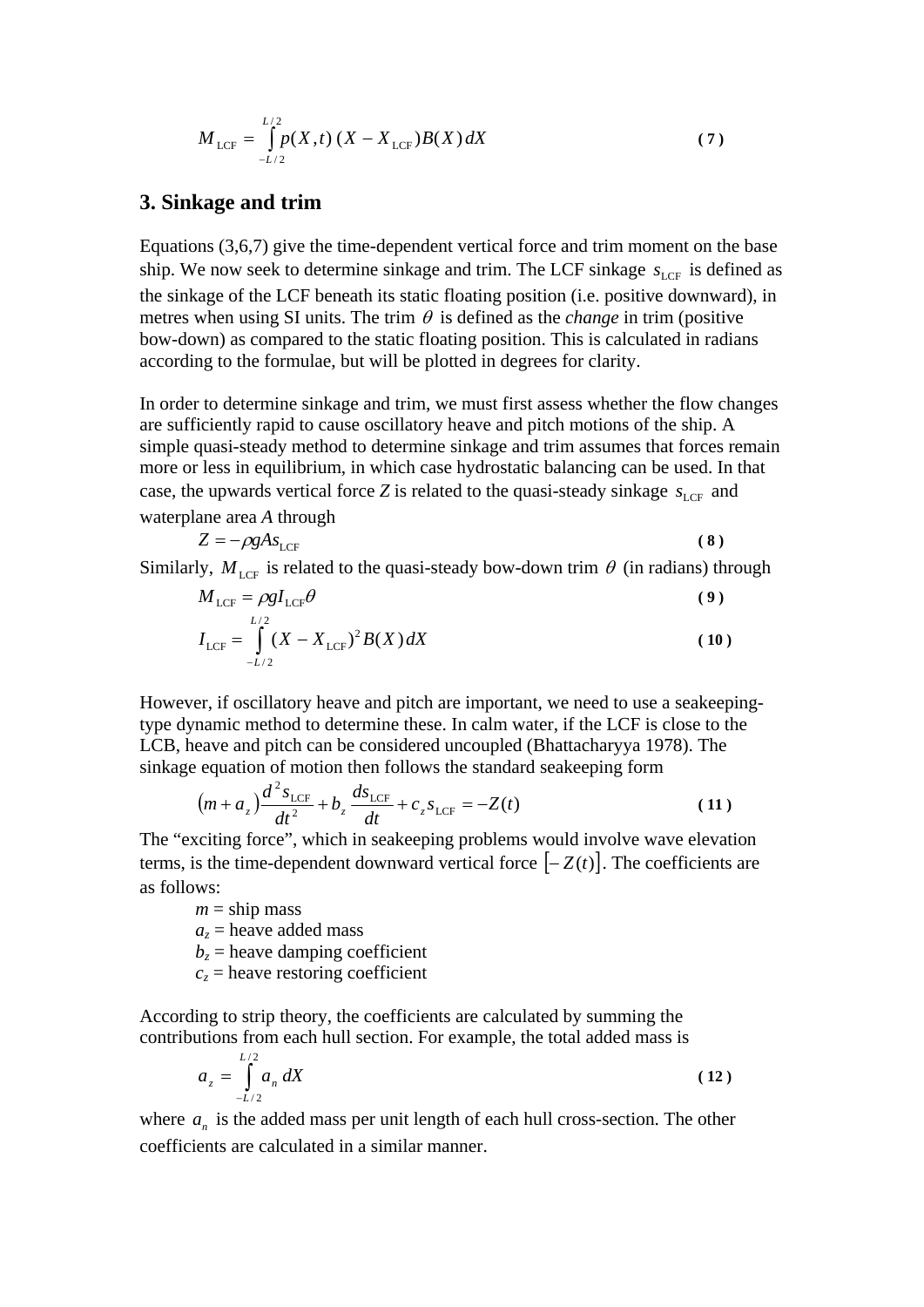Again assuming the LCB is close to the LCF, the dynamic pitch equation (Bhattacharyya 1978) can be written

$$
(I + \delta I) \frac{d^2 \theta}{dt^2} + b_\theta \frac{d\theta}{dt} + c_\theta \theta = M_{\text{LCF}}(t)
$$
 (13)

The coefficients are as follows:

$$
I = \int_{-L/2}^{L/2} (X - X_{\text{LCF}})^2 m_n \, dX \tag{14}
$$

$$
\delta I = \int_{-L/2}^{L/2} (X - X_{\text{LCF}})^2 a_n \, dX \tag{15}
$$

$$
b_{\theta} = \int_{-L/2}^{L/2} (X - X_{\text{LCF}})^2 b_n \, dX \tag{16}
$$

$$
c_{\theta} = \int_{-L/2}^{L/2} (X - X_{\text{LCF}})^2 c_n \, dX \tag{17}
$$

In order to check the importance of dynamic heave and pitch, a numerical experiment was undertaken on two containerships passing each other. Both ships had S-175 standard series hull forms (ITTC 1987). A body plan for the S175 hull form is shown in Figure 2.



**Figure 2: Body plan of S175 containership (Singh & Sen 2007)** 

Using a scaling factor of 1.268 from the original S175 design (ITTC 1987), the ship is scaled to a Panamax-size vessel as shown in Table 1.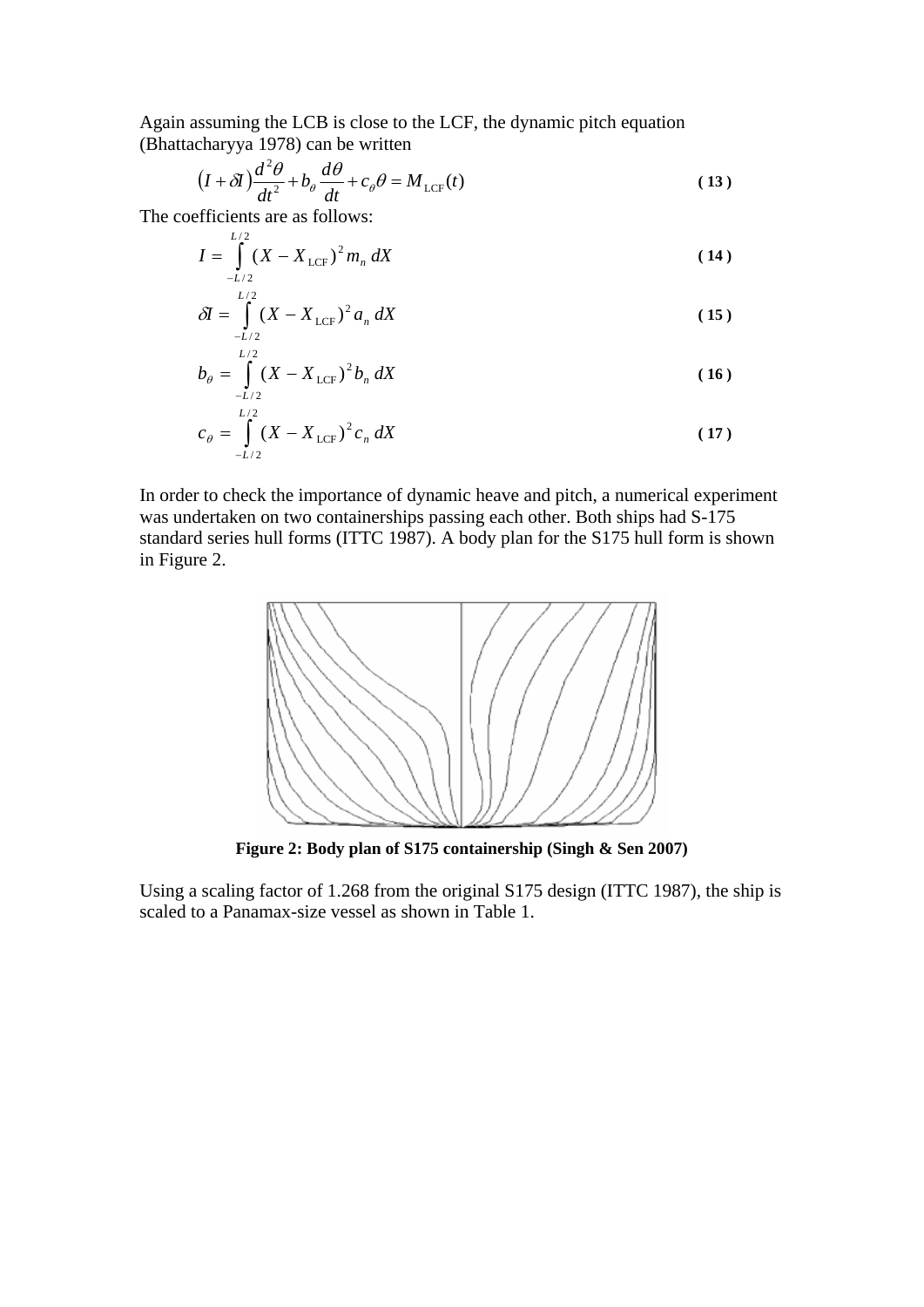| Length between perpendiculars $(L_{PP})$    | 221.9m                                  |
|---------------------------------------------|-----------------------------------------|
| Submerged forward extremity (front of bulb) | 2.2m ahead of forward perpendicular     |
| Submerged aft extremity (waterline)         | 4.1m behind aft perpendicular           |
| Length overall submerged                    | 228.2m                                  |
| Beam                                        | 32.20m                                  |
| Draft                                       | 12.05m                                  |
| Static trim                                 | Level                                   |
| Displacement                                | $49,210m3$ (50,450 tonnes)              |
| LCB                                         | $1.4\%$ L <sub>PP</sub> aft of midships |
| LCF                                         | $4.0\%$ L <sub>PP</sub> aft of midships |

### **Table 1: Details for sample containership**

Note that the LCB and LCF are given relative to the conventional "midships", which is midway between the forward and aft perpendiculars.

Two ships with these dimensions were run past each other in a water depth *h* of 15.0m, at a passing distance  $y_P$  of 200m, with each ship travelling at 15 knots.

The dynamic coefficients used were representative values as shown in Table 2:

| Coefficient              | Value                             | <b>Notes</b>                                                                      |
|--------------------------|-----------------------------------|-----------------------------------------------------------------------------------|
| $m_{n}$                  | $\rho S_n$                        | Assuming ship mass evenly distributed according                                   |
|                          |                                   | to section area                                                                   |
| $\omega$ (representative | $4\pi U$                          | Using representative encounter period taken from                                  |
| encounter                | L                                 | time of bows passing to time of sterns passing                                    |
| frequency)               |                                   |                                                                                   |
| $a_n$                    | $m_n$                             | Setting added mass equal to ship mass as<br>representative value in shallow water |
|                          |                                   | Low-frequency approximation from Bhattacharyya                                    |
| $b_n$                    | $\rho \omega_{e} B_{n}^{2}$       | $(1978)$ p44                                                                      |
| $c_n$                    | $\rho g B_{\scriptscriptstyle n}$ | from Bhattacharyya (1978) p47                                                     |

### **Table 2: Dynamic coefficients used for numerical experiment**

Once the time-dependent vertical force and trim moment had been calculated, the quasi-steady sinkage and trim were calculated directly from equations (8,9). The dynamic sinkage and trim were calculated from equations (11,13), using a standard ordinary differential equation solver in Matlab.

The calculated sinkage according to both methods is shown in Figure 3. The calculated trim from both methods is shown in Figure 4.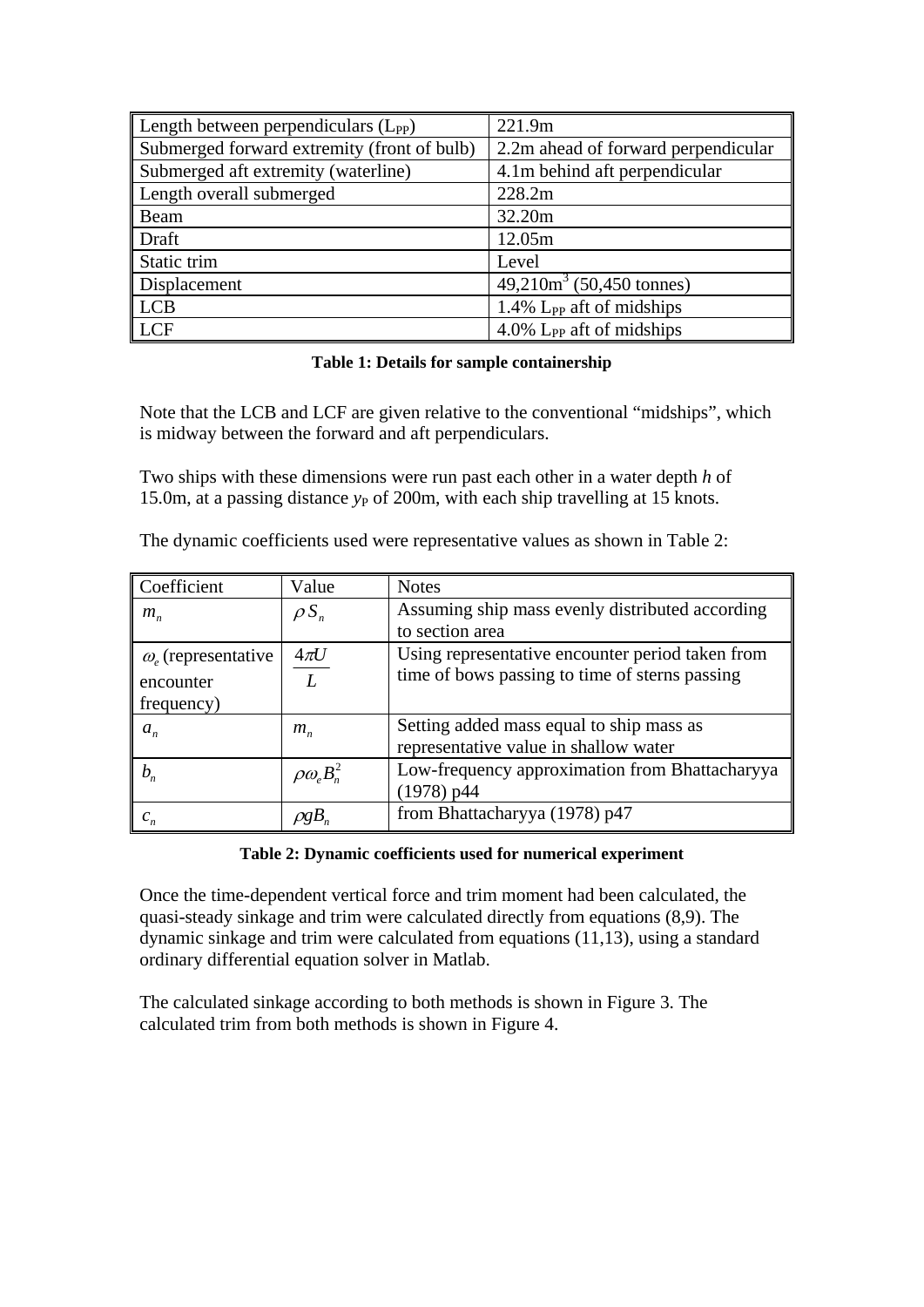

**Figure 3: Calculated sinkage for numerical test case, according to quasi-steady and dynamic methods** 



**Figure 4: Calculated trim for numerical test case, according to quasi-steady and dynamic methods**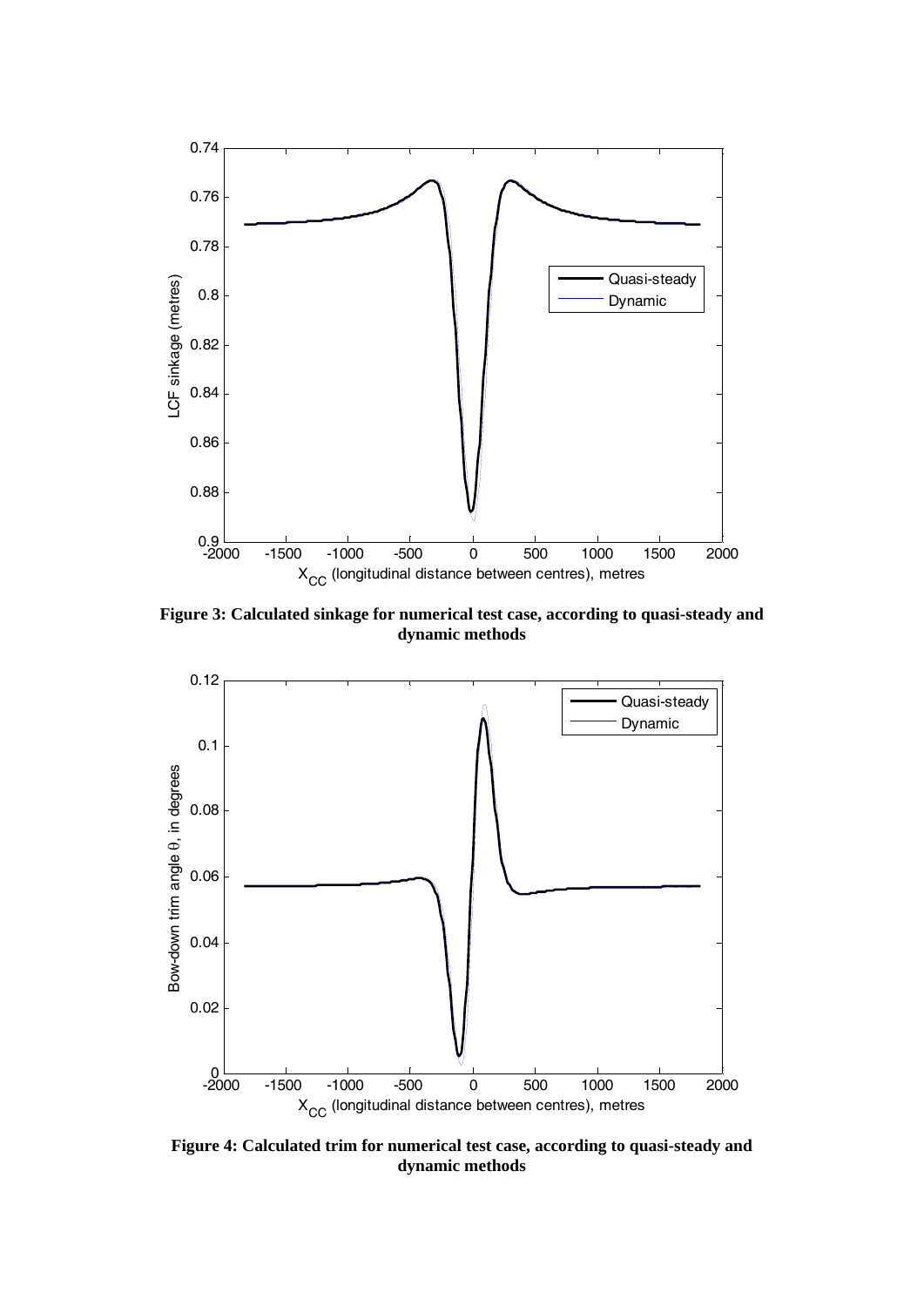These figures show the general form of the sinkage and trim, as two ships pass each other on opposing courses. Initially (large  $X_{\text{CC}}$ ) the sinkage and trim are at their steady-state values. As the ships come closer together, the sinkage of each ship initially decreases, as the high pressure area ahead of each ship's bow causes a lesser downward force on the other ship. When the forward shoulders are in line ( $X_{\text{cc}} \approx L/2$ ), the low pressure area around each ship's forward shoulders decreases the pressure on the other ship's forward shoulders, causing the trim to go more bowdown.

When the ships overlap ( $X_{cc} \approx 0$ ), the low pressure areas along the forward and aft shoulders of each ship reinforce with those of the other ship, and the sinkage of both ships increases. When the ships' aft shoulders pass each other ( $X_{cc} \approx -L/2$ ), the low pressure area around each ship's aft shoulders causes a lower pressure around the aft shoulders of the other ship, causing the trim to go more stern-down.

Regarding the comparison between the quasi-steady and dynamic methods, we see that both methods give very similar results for the predicted sinkage, and also for the predicted trim. Therefore it appears that the sinkage and trim of the ship are effectively in hydrostatic equilibrium during the entire passing manoeuvre, with the flow changing too slowly to produce dynamic heave and pitch oscillations. This test was done at quite a high speed (15 knots each ship), and close passing  $(y_P = 200m)$ , given that the theory requires  $y_P$  to be of similar or greater order than the shiplength for the far-field assumption to be valid. When the numerical experiment was repeated for both ships travelling at slower speeds, or greater separation, the dynamic and quasi-steady methods were almost indistinguishable.

Looking at the time scales, it may be seen that the natural heave and pitch periods of a large containership or bulk carrier will typically be about 10 seconds in shallow water, while the time taken for two ships to pass each other will be in the order of 1 minute. Therefore the changes in vertical force and trim moment happen over a much longer time scale than the natural heave and pitch periods, giving the ship sufficient time to adjust its sinkage and trim and remain in hydrostatic equilibrium.

With this in mind, we henceforth use hydrostatic balancing to calculate sinkage and trim from the vertical force and trim moment, as in equations (8,9).

# **4. Bow and stern sinkage**

While LCF sinkage (or midship sinkage) and dynamic trim remain the defining "raw results" of ship squat studies, the results that are of more importance in assessing grounding risk are the bow and stern sinkage, including the combined effects of LCF sinkage and dynamic trim.

In order to demonstrate the effect of passing manoeuvres on bow and stern sinkage, these have been calculated for the numerical test described in Section 3, using the quasi-steady method. Assuming a near-rigid hull, bow and stern sinkage follow geometrically from the LCF sinkage and dynamic trim results given in Figures  $3 \& 4$ .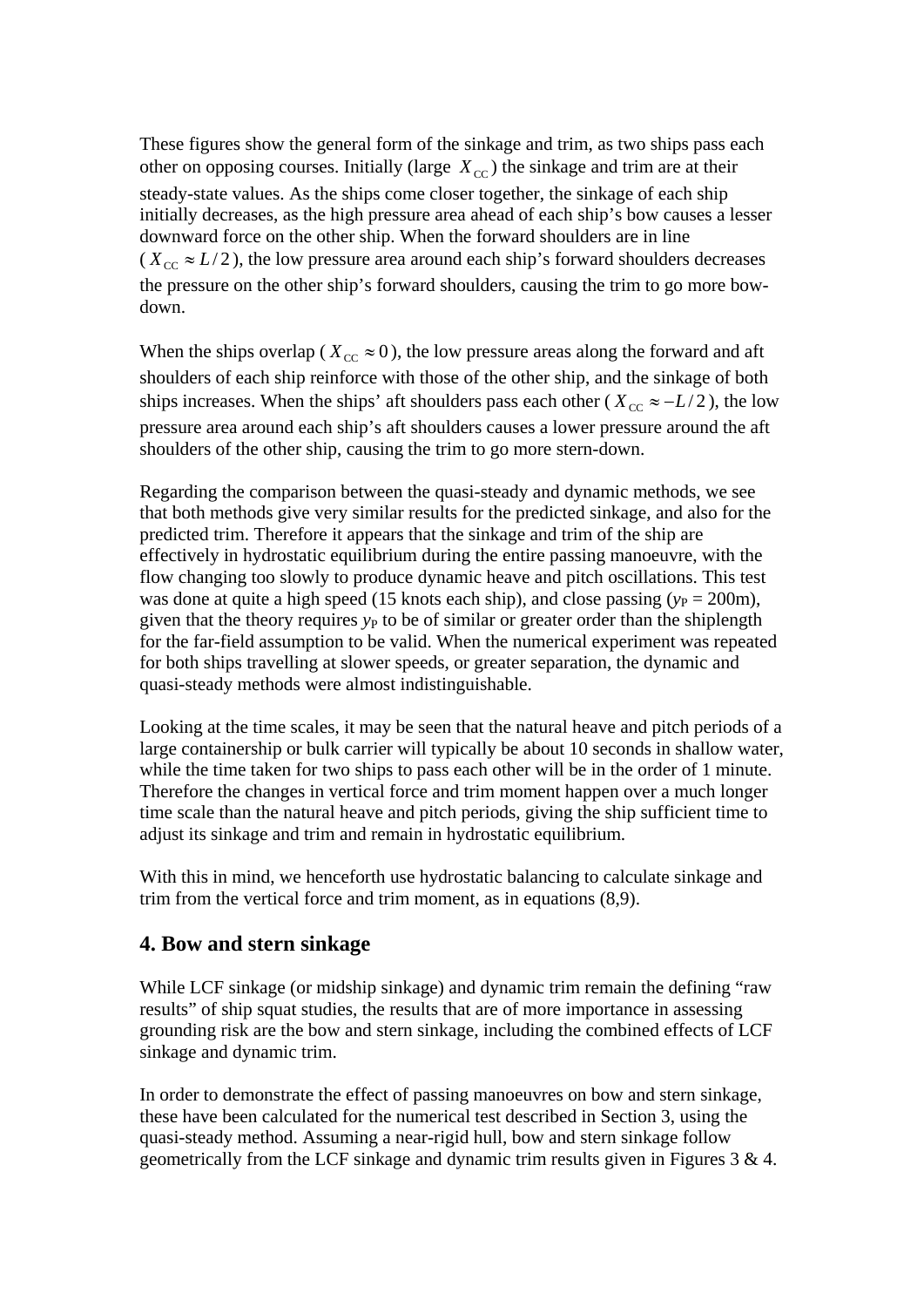Bow and stern sinkage for this test case are shown in Figure 5.



**Figure 5: Bow and stern sinkage for test case described in Section 3** 

As discussed in Section 3, the defining effect on LCF sinkage is the large increase in LCF sinkage when the ships' midsections are in line. The defining effects on trim are the bow-down trim change when the forward shoulders are passing each other, and stern-down trim change when the aft shoulders are passing each other.

These effects translate clearly into bow and stern sinkage, as shown in Figure 5. Bow sinkage reaches a maximum just before the midships cross, while stern sinkage reaches a maximum just after the midships cross. The maximum increase above steady-state values is similar for both bow and stern sinkage, so the point on the ship most likely to ground will normally be that with the largest dynamic draft at steady state (in this case, the bow).

# **5. Comparison with experimental results**

A brief comparison will now be made with experimental results from Dand (1981). This experimental study concentrated primarily on sway forces and yaw moments. Sinkage and trim results were presented as small-scale graphs, so that accurate comparison is only possible for limited cases. Therefore comparison with the Dand (1981) results is not sufficient to validate the theory, but a comparison is included here for completeness, since these are the only experimental results available.

The experiments used two different general cargo vessels, for which lines plans were provided. The results reproduced here are from Fig. 19 of that report, for the largest sinkage case where  $F_h = 0.369$  and  $F_p = 0.422$ . The length between perpendiculars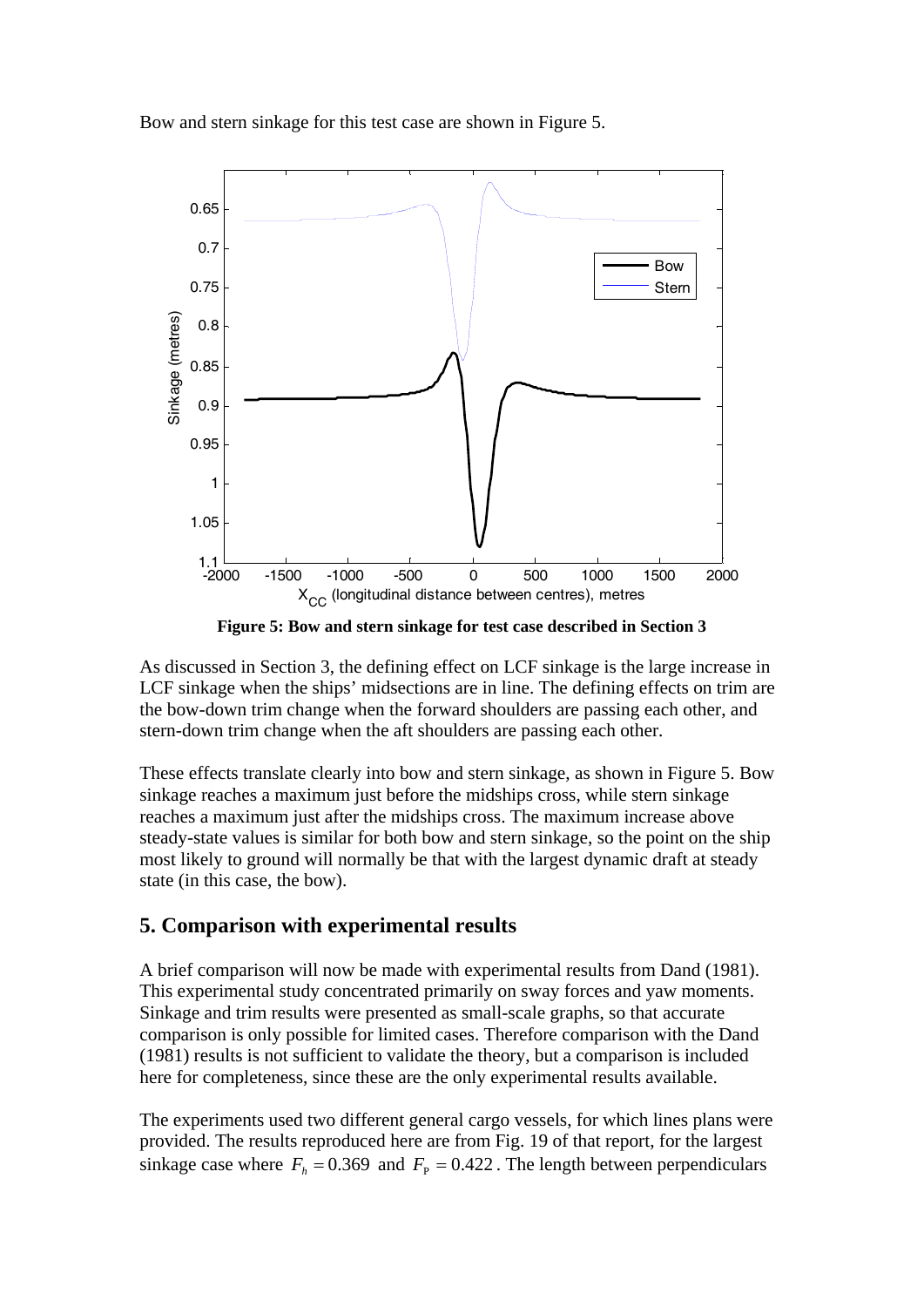of the base ship is 3.96m, while that of the passing ship is 3.32m. The passing distance between centres is  $y_p / B = 1.59$ . Note that this violates the far-field assumption described in Section 2, as it is a very close-passing manoeuvre. However it was the only case for which the results were sufficiently legible to be reproduced.

Because of the small scale of the graphs, and uncertainty in the actual nondimensionalization used, only results for midship sinkage are reproduced, and these have been scaled against the steady-state values. Results are shown in Figure 6. The error involved in reading the graphs given in the report is estimated at 10% because of their small scale.



**Figure 6: Midship sinkage, scaled against steady-state value, according to Dand (1981) experiments. Theoretical predictions for the same case also shown.** 

We see that for this case the maximum midship sinkage is reasonably well predicted, while the predicted decrease in midship sinkage when the ships were bow-to-bow and stern-to-stern was different in the experimental results.

As stated previously, these comparisons are of limited usefulness, since the close separation used for the experiments lies outside the range of validity of the slenderbody method, and the error involved with reading the small-scale graphs was estimated at 10%. It is hoped that in future more experimental results will become available, with which to test the theory more closely.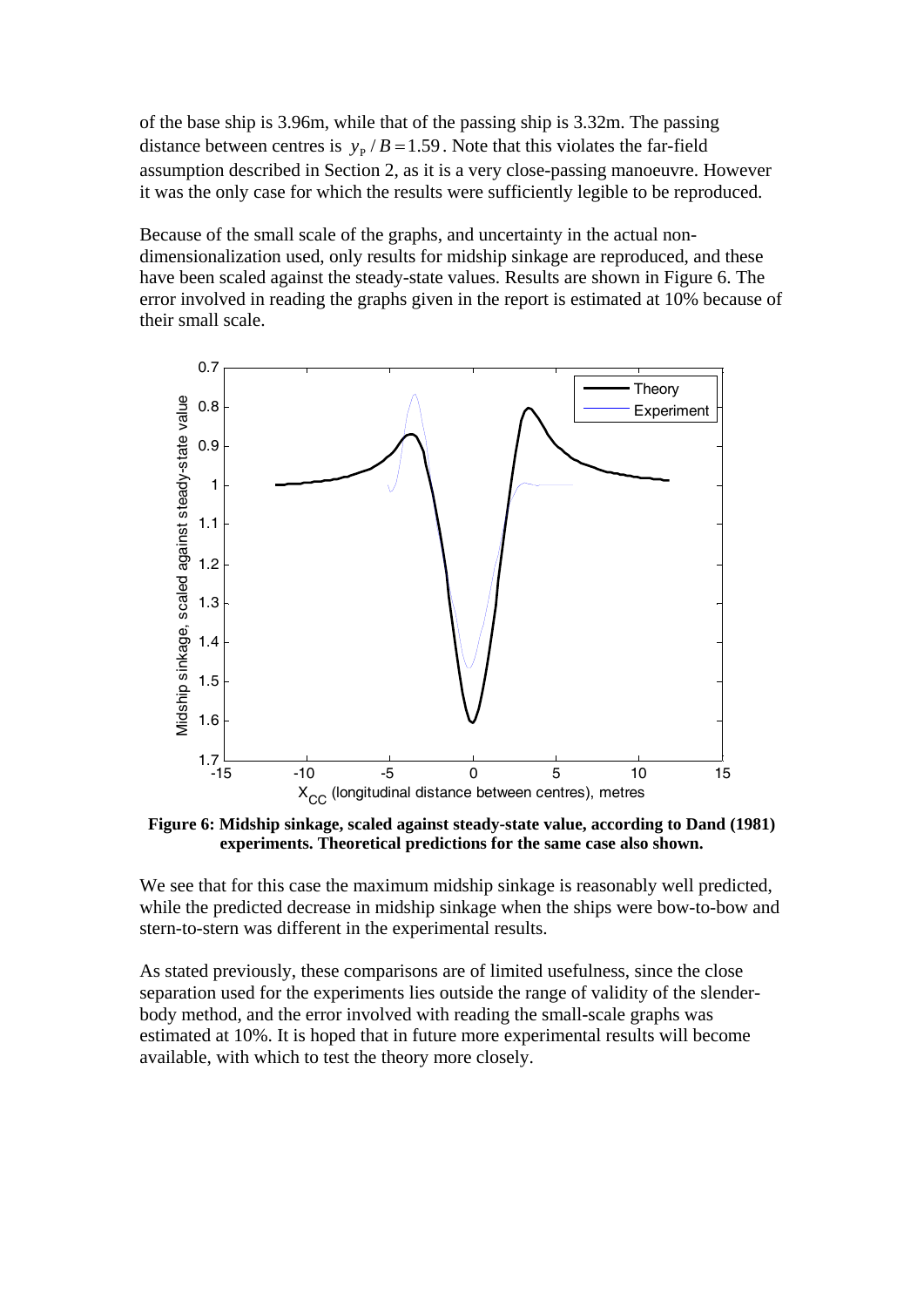# **6. Sample results for containership and bulk carrier**

Here we present some sample results from the theoretical method, for the case of a containership and bulk carrier passing from opposing directions. The containership is a S-175 standard series (ITTC 1987), with hull details given in Table 1. The bulk carrier is a Japan Ship Research Institute 1704B standard series (Yokoo 1966) at full load. The bulk carrier is scaled to the dimensions shown in Table 3.

| Length between perpendiculars $(L_{PP})$    | 240.0m                                   |
|---------------------------------------------|------------------------------------------|
| Submerged forward extremity (front of bulb) | 6.2m ahead of forward perpendicular      |
| Submerged aft extremity (waterline)         | 6.0m behind aft perpendicular            |
| Length overall submerged                    | 252.2m                                   |
| $\parallel$ Beam                            | 36.92m                                   |
| $\parallel$ Draft                           | 13.36m                                   |
| Static trim                                 | Level                                    |
| Displacement                                | 94,980 $m^3$ (97,350 tonnes)             |
| $\ $ LCB                                    | 2.6% L <sub>PP</sub> forward of midships |
| $\ $ LCF                                    | $0.3\%$ L <sub>PP</sub> aft of midships  |

#### **Table 3: Details for sample bulk carrier**

The containership is travelling at 15 knots, while the bulk carrier is travelling at 10 knots. The water depth is 15.0m. Figures 7  $\&$  8 give the sinkage of the containership and bulk carrier, for a range of passing distances *yP*.



**Figure 7: LCF sinkage for containership, travelling at 15 knots**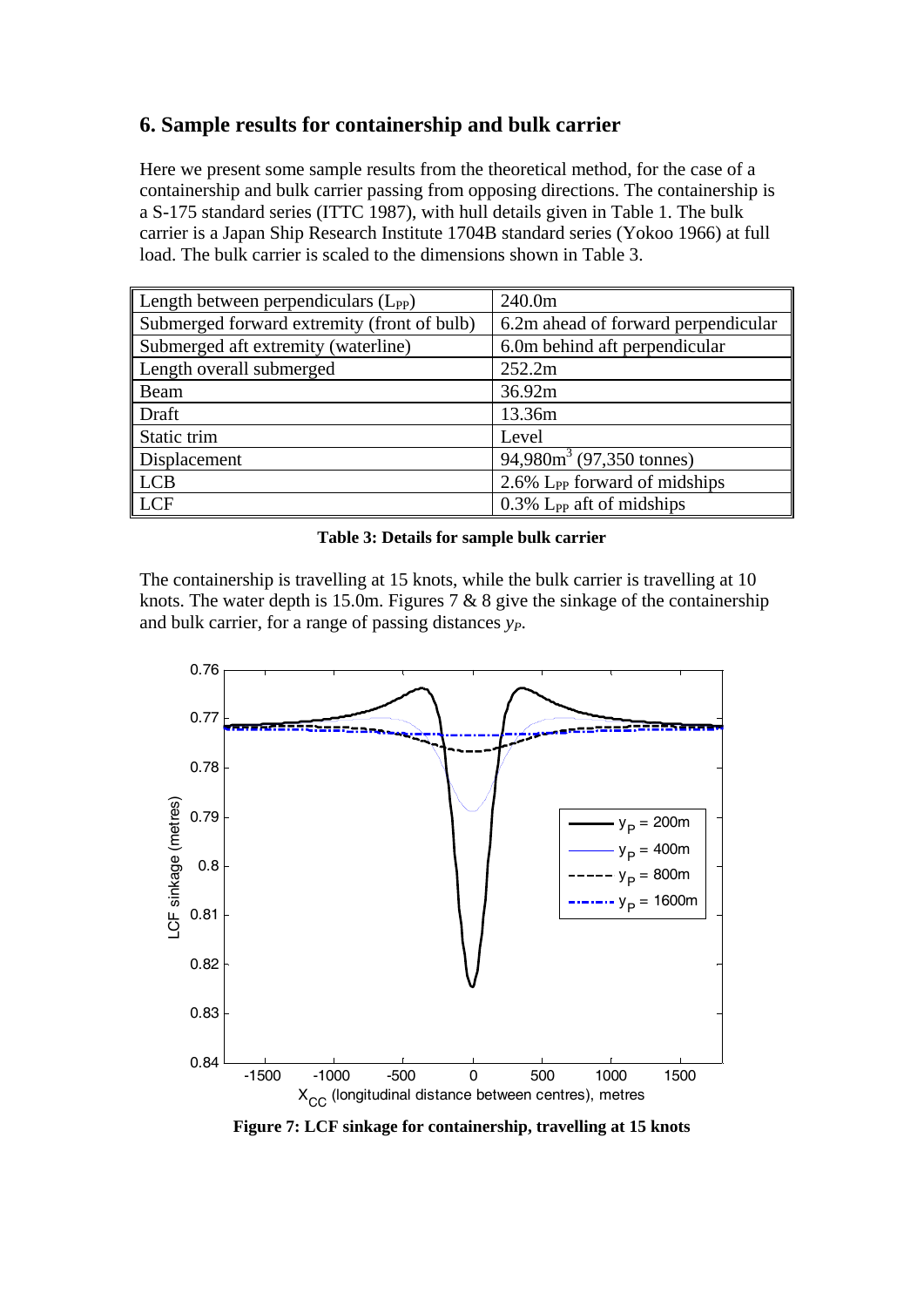

**Figure 8: LCF sinkage for bulk carrier, travelling at 10 knots**

These figures show the following:

- The effect of the passing ship is greatly reduced as the separation increases. At a separation of 800m, there is only a small effect from each ship on the other.
- Because of its larger speed, the containership causes more disturbance to the surrounding water than the bulk carrier does. Hence the containership has a larger effect on the bulk carrier than the bulk carrier has on the containership.

Figures 9 & 10 give the trim of the containership and bulk carrier, for a range of passing distances *yP*.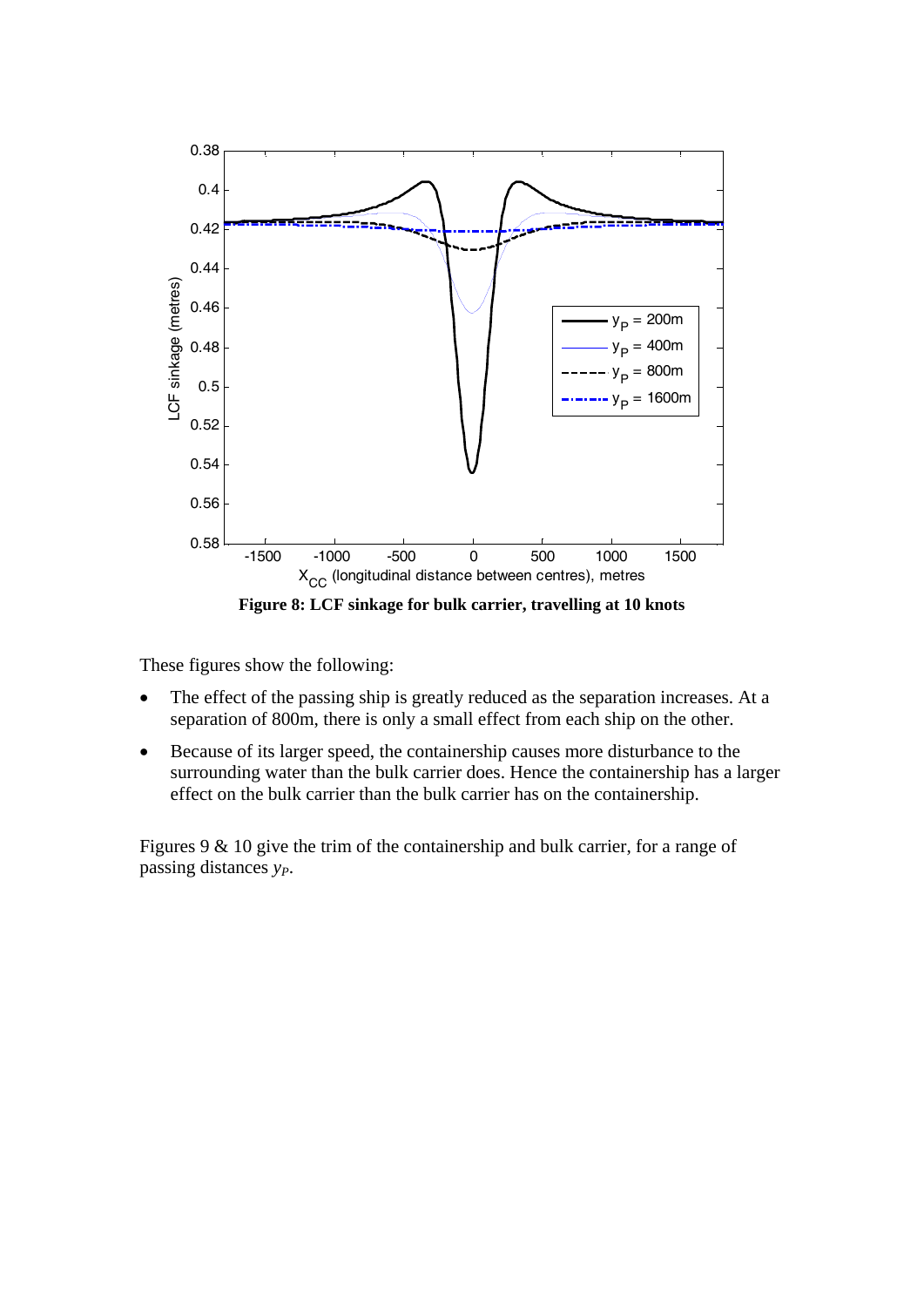

**Figure 9: Trim angle for containership, travelling at 15 knots**



**Figure 10: Trim angle for bulk carrier, travelling at 10 knots**

The effect on both ships is for a bow-down trim change when the forward shoulders are passing each other, and stern-down trim change when the aft shoulders are passing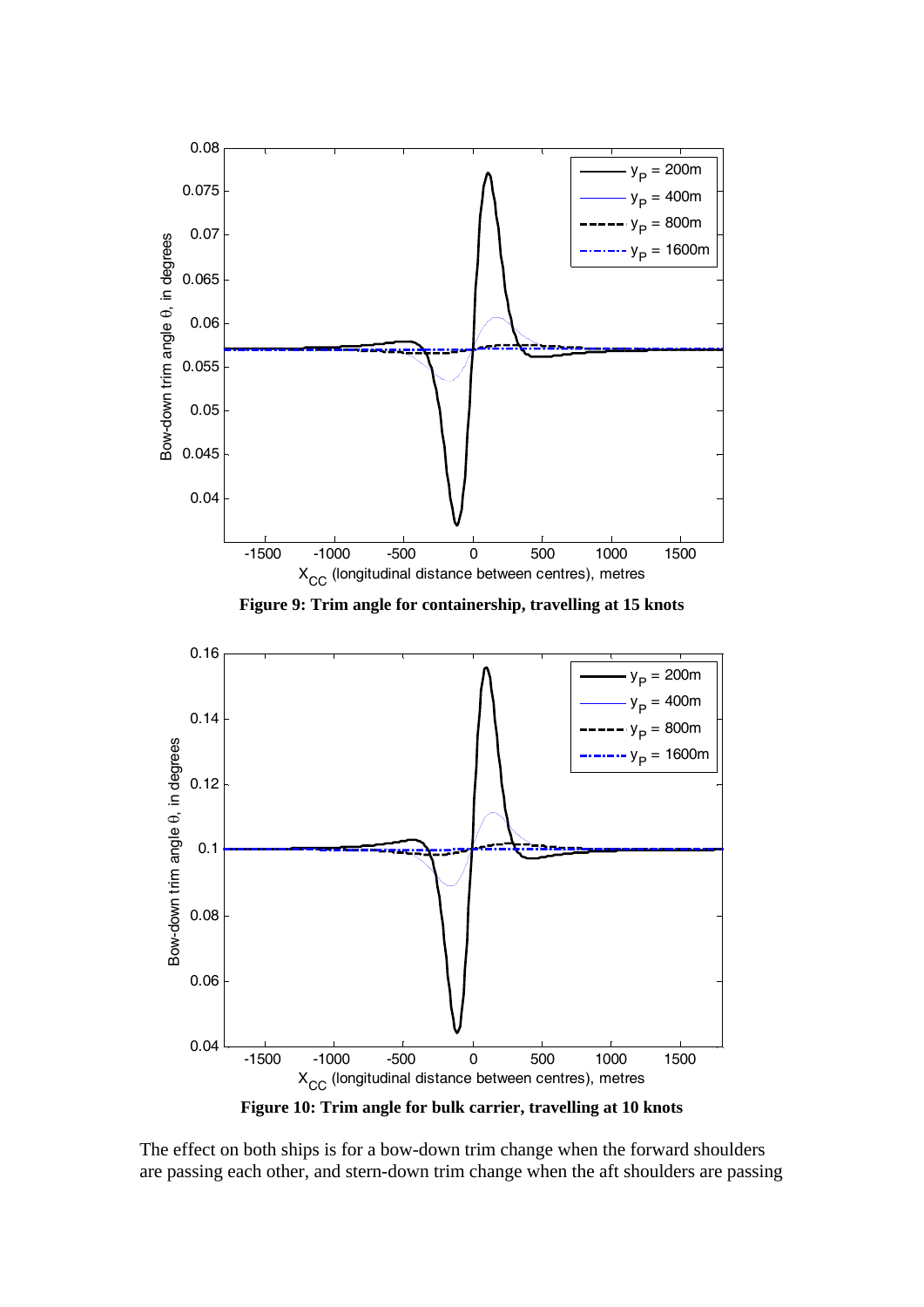each other. As with sinkage, we see that the containership has a larger effect on the bulk carrier than vice versa.

### **7. Overtaking manoeuvres**

For overtaking manoeuvres on parallel courses, we take both ships to be travelling in the negative *x*-direction, such that the midships of both ships pass through  $x = 0$  at time  $t = 0$ . This situation is shown in Figure 11.



**Figure 11: Coordinate system for overtaking manoeuvre** 

The total pressure field acting on the base ship is in this case

$$
p = -\frac{\rho U^2}{2\pi h \sqrt{1 - F_h^2}} \int_{-L/2}^{L/2} \frac{S'(\xi)}{X - \xi} d\xi
$$
  
 
$$
-\frac{\rho U_P^2}{2\pi h \sqrt{1 - F_P^2}} \int_{-L_P/2}^{L_P/2} \frac{S_P'(\zeta) (X - X_{CC} - \zeta)}{(X - X_{CC} - \zeta)^2 + (1 - F_P^2) y_P^2} d\zeta
$$
 (18)

As for the passing ship case,  $X_{\text{CC}}$  is defined as the longitudinal distance between ship centres (positive when approaching), which is given by

$$
X_{\rm CC} = -(U_{\rm P} - U)t \tag{19}
$$

Since the flow due to each ship is port-starboard symmetric, equations (18,19) apply equally to ships overtaking on the port or starboard side. The same equations (18,19) can also be used to find the pressure acting on the overtaking ship, by swapping the ship hulls (giving  $U_p < U$ ) and reversing the sign of  $X_{cc}$  in equations (18,19), so that  $X_{\text{CC}}$  is still defined as being positive when the ships are approaching.

For ships passing from opposing directions, it was shown that flow changes are sufficiently gradual that the quasi-steady method is adequate for evaluating sinkage and trim. For overtaking manoeuvres, changes in sinkage and trim happen even more slowly, so we may use the quasi-steady method for this case also.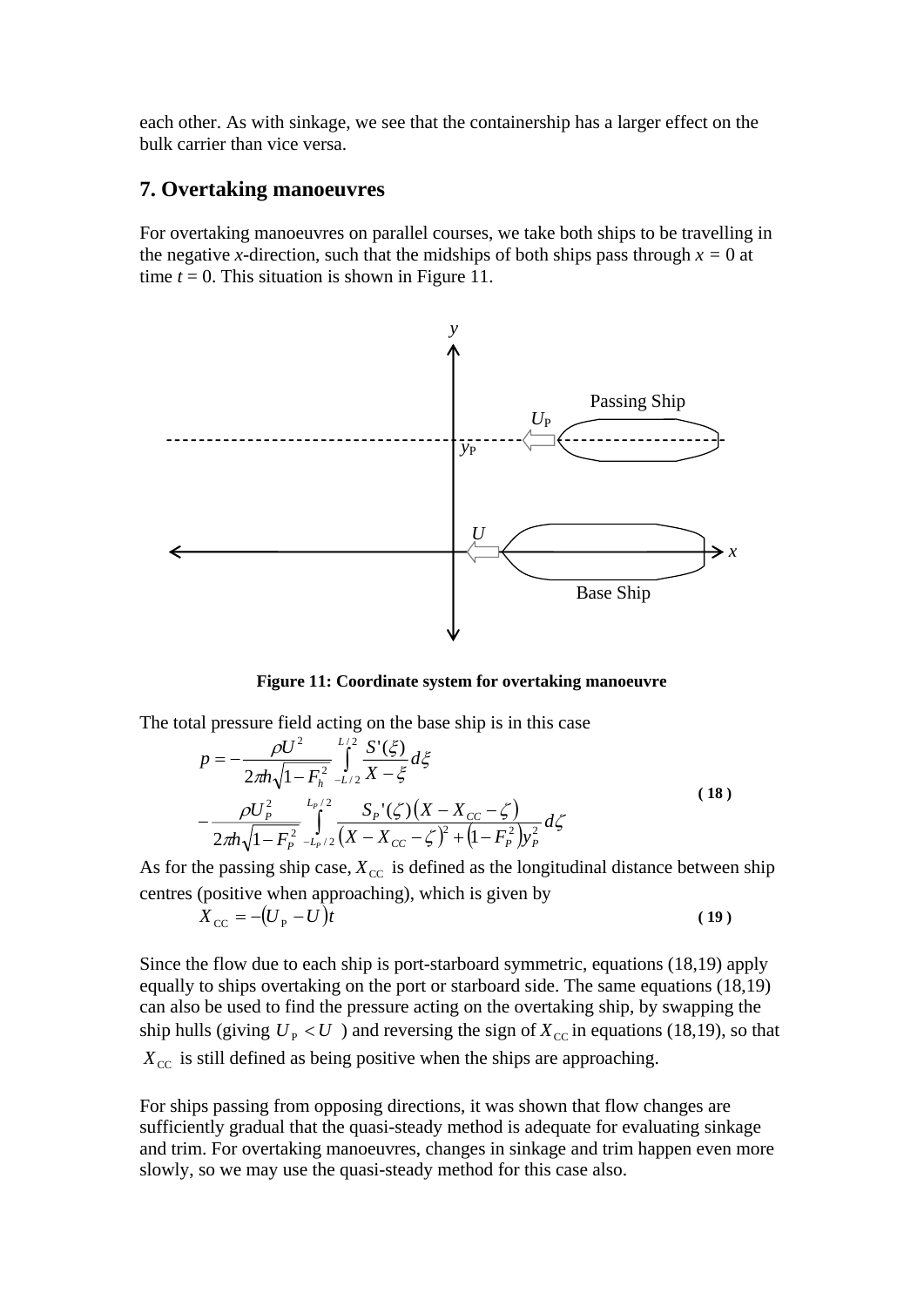As an illustration of this method, consider the containership described in Table 1, travelling at 15 knots and overtaking the bulk carrier described in Table 3, travelling at 10 knots. The water depth is again 15.0m. Sinkage and trim of both vessels were calculated for this case using equations (18,19,6,7,8,9). The results are shown in Figures 12 – 15. In each case  $\bar{X}_{\text{CC}}$  is positive when the ships are approaching.



**Figure 12: LCF sinkage of containership, as it overtakes the bulk carrier**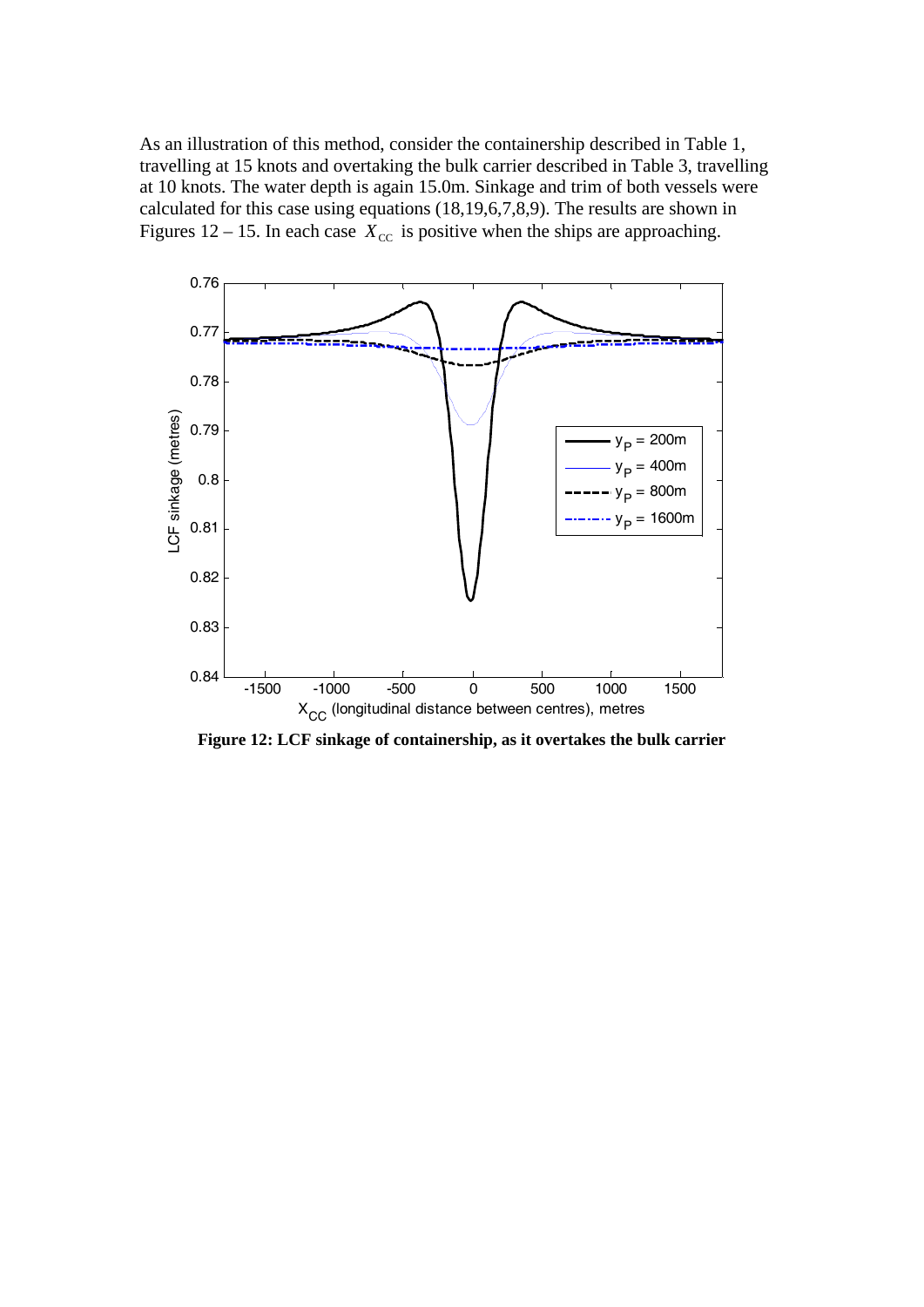

**Figure 13: LCF sinkage of bulk carrier, as it is overtaken by the containership**



**Figure 14: Trim of containership, as it overtakes the bulk carrier**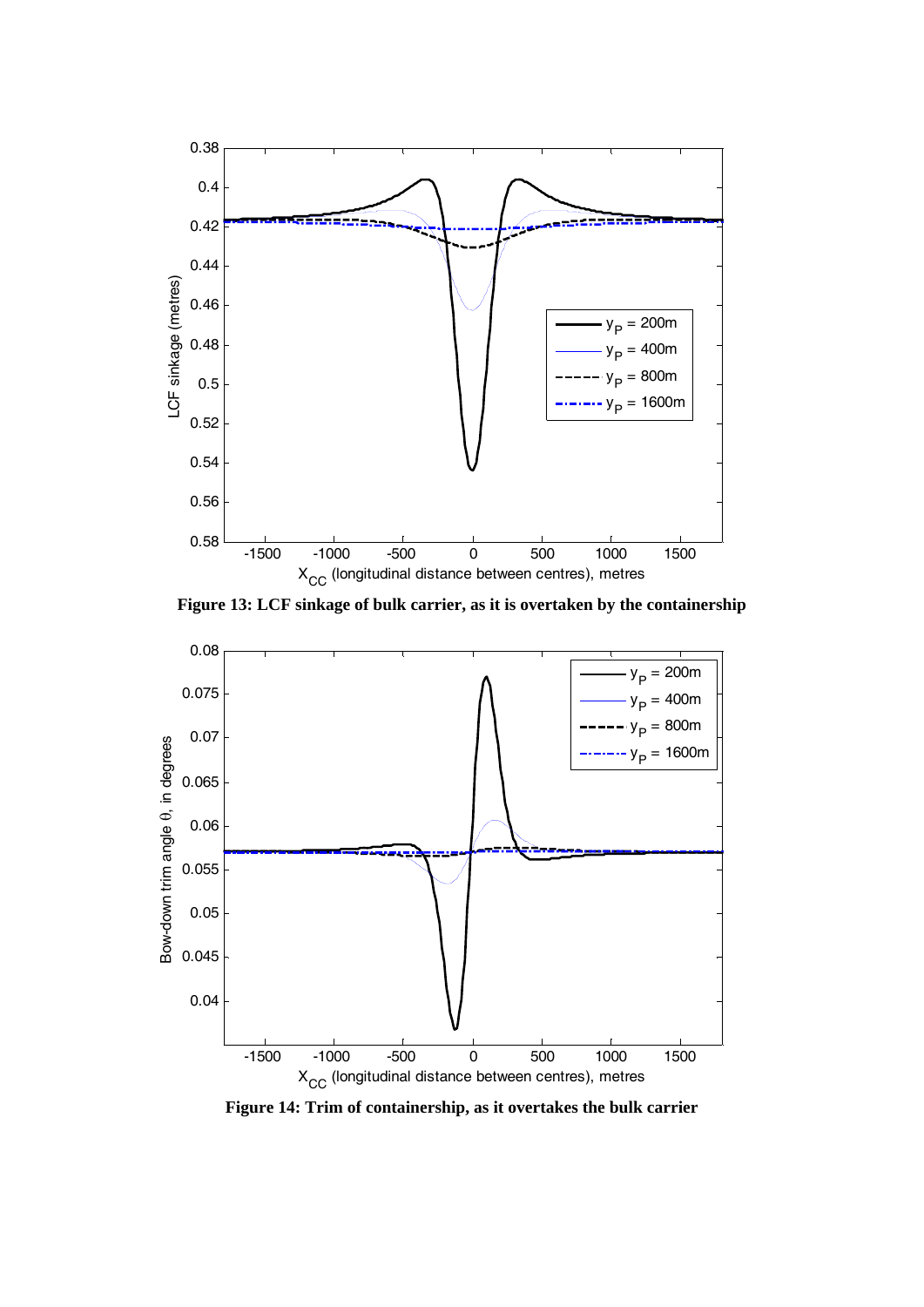

**Figure 15: Trim of bulk carrier, as it is overtaken by the containership**

We see that the graphs are related to those shown in Figures  $7 - 10$ , for the same ships passing from opposing directions. As the bow of the containership approaches the stern of the bulk carrier, the sinkage of each vessel initially decreases, as the high pressure region near the bow and stern of each vessel decreases the sinkage force on the other vessel. When the forward shoulders of the containership reach the aft shoulders of the bulk carrier ( $X_{cc} \approx L/2$ ), the low pressure region around the bulk carrier's aft shoulders decreases the pressure on the containership's forward shoulders, causing its trim to go more bow-down. At the same time, the low pressure region around the containership's forward shoulders decreases the pressure on the bulk carrier's aft shoulders, causing its trim to go more stern down.

Similarly, once the aft shoulders of the containership reach the forward shoulders of the bulk carrier ( $X_{cc} \approx -L/2$ ), the combined low pressure fields cause the containership's trim to go more stern-down, and the bulk carrier's trim to go more bow-down. While the ships overlap ( $X_{cc} \approx 0$ ), the dominating effect is an increase in midship sinkage of both vessels, as for the head-on encounter.

Importantly, the maximum trim and LCF sinkage are similar during the overtaking manoeuvre and head-on encounter at the same ship speeds.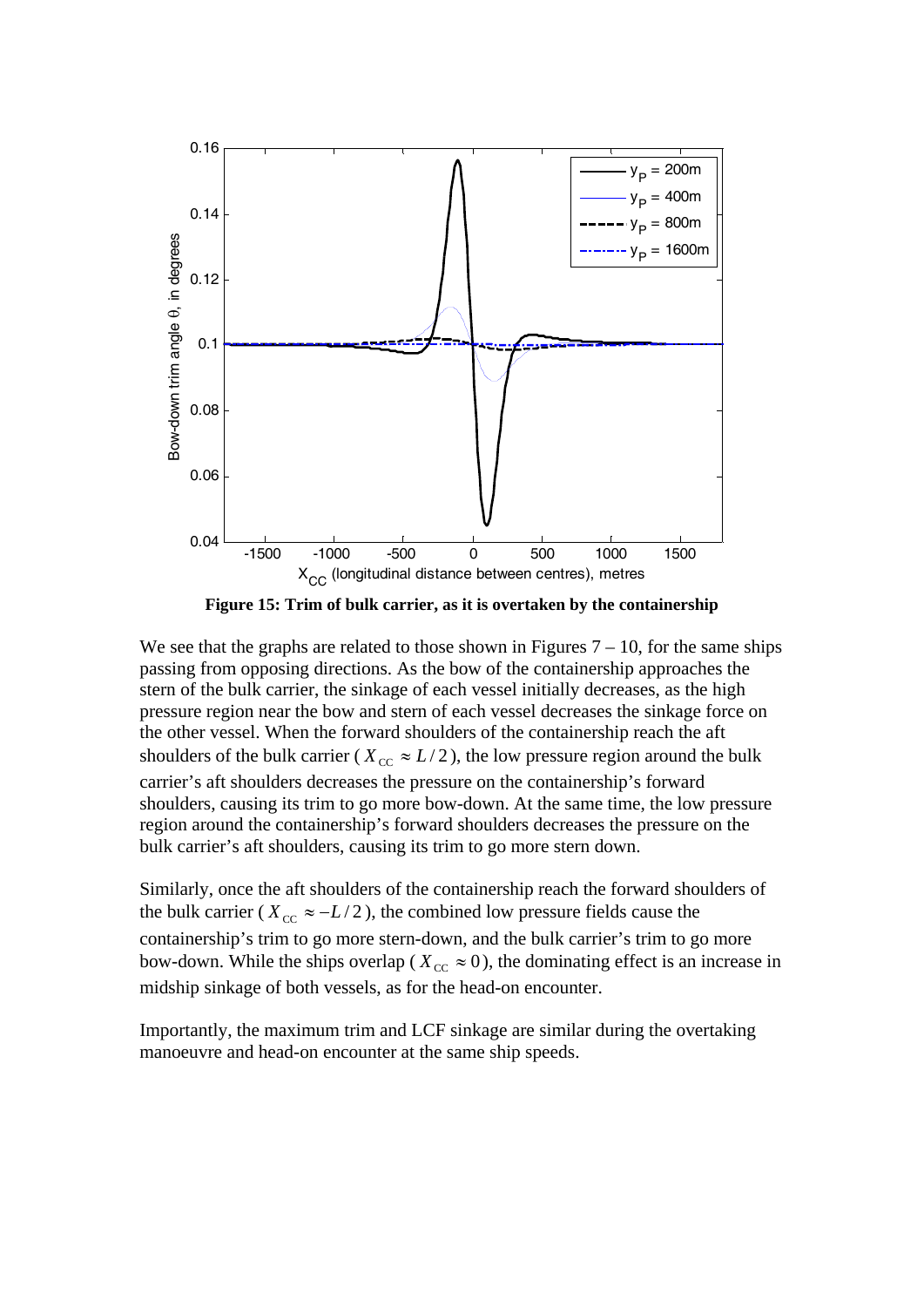### **8. Simplification of the formulae**

#### **8.1 Head-on encounters**

In terms of under-keel clearance, the most important output from the analysis is the maximum sinkage during a passing manoeuvre. Using dimensional analysis, simple expressions for maximum sinkage may be obtained in certain cases. Noting that the LCF sinkage is proportional to the vertical force *Z*, we write equation (6) in the form

$$
Z = -\frac{\rho U^2}{2\pi h \sqrt{1 - F_h^2}} \int_{-L/2 - L/2}^{L/2} \int_{X - \xi}^{X'(\xi) B(X)} d\xi \, dX.
$$
  

$$
\left\{ 1 + \left[ \frac{U_P^2 \sqrt{1 - F_h^2}}{U^2 \sqrt{1 - F_P^2}} \int_{-L/2 - L_P/2}^{L/2} \int_{(X + X_{CC} + \zeta)^2 + (1 - F_P^2) y_P^2}^{L/2} d\zeta \, dX \right] \right\}
$$
(20)  

$$
\left\{ 1 + \left[ \frac{U_P^2 \sqrt{1 - F_h^2}}{U^2 \sqrt{1 - F_P^2}} \int_{-L/2 - L/2}^{L/2} \int_{(X + X_{CC} + \zeta)^2}^{L/2} \frac{S'(\xi) B(X)}{X - \xi} d\xi \, dX \right] \right\}
$$

The term in square brackets is the fractional increase in sinkage force, and hence LCF sinkage, due to the passing vessel. The maximum sinkage is found by maximizing this function over longitudinal separation  $X_{cc}$ . An attempt was made to simplify this expression for general hull shapes using dimensional analysis, however it was found that the solution was too sensitive to the differing section area distribution of each hull, and had a complex dependence on the ratio between ship lengths. A similar conclusion was drawn by Dand (1981) when attempting to find empirical expressions for the maximum sinkage of different hulls, based on experimental results.

For the special case of identical hulls with differing speeds, we write the maximum LCF sinkage as

$$
S_{\text{LCF, max}} = (1 + \mathcal{E}_{\text{LCF}}) S_{\text{LCF, steady}} \tag{21}
$$

where, using equation (20)

$$
\varepsilon_{\text{LCF}} = \frac{U_P^2 \sqrt{1 - F_h^2}}{U^2 \sqrt{1 - F_P^2}} f_{\text{LCF}} \left( \frac{y_P \sqrt{1 - F_P^2}}{L} \right)
$$
 (22)

The function  $f_{\text{LCF}}$  might also depend on the non-dimensional hull shape, however this dependence is very weak, as we shall see. The function  $f_{\text{LCF}}$  was calculated for the cases of two container ships with details as shown in Table 1, and two bulk carriers with details as shown in Table 3. In each case the base ship was given a speed of 10 knots, while the passing ship had speeds ranging between 5 and 15 knots. The passing distances ranged between 0.5 and 4 times the Length Overall Submerged. Results are shown in Figure 16.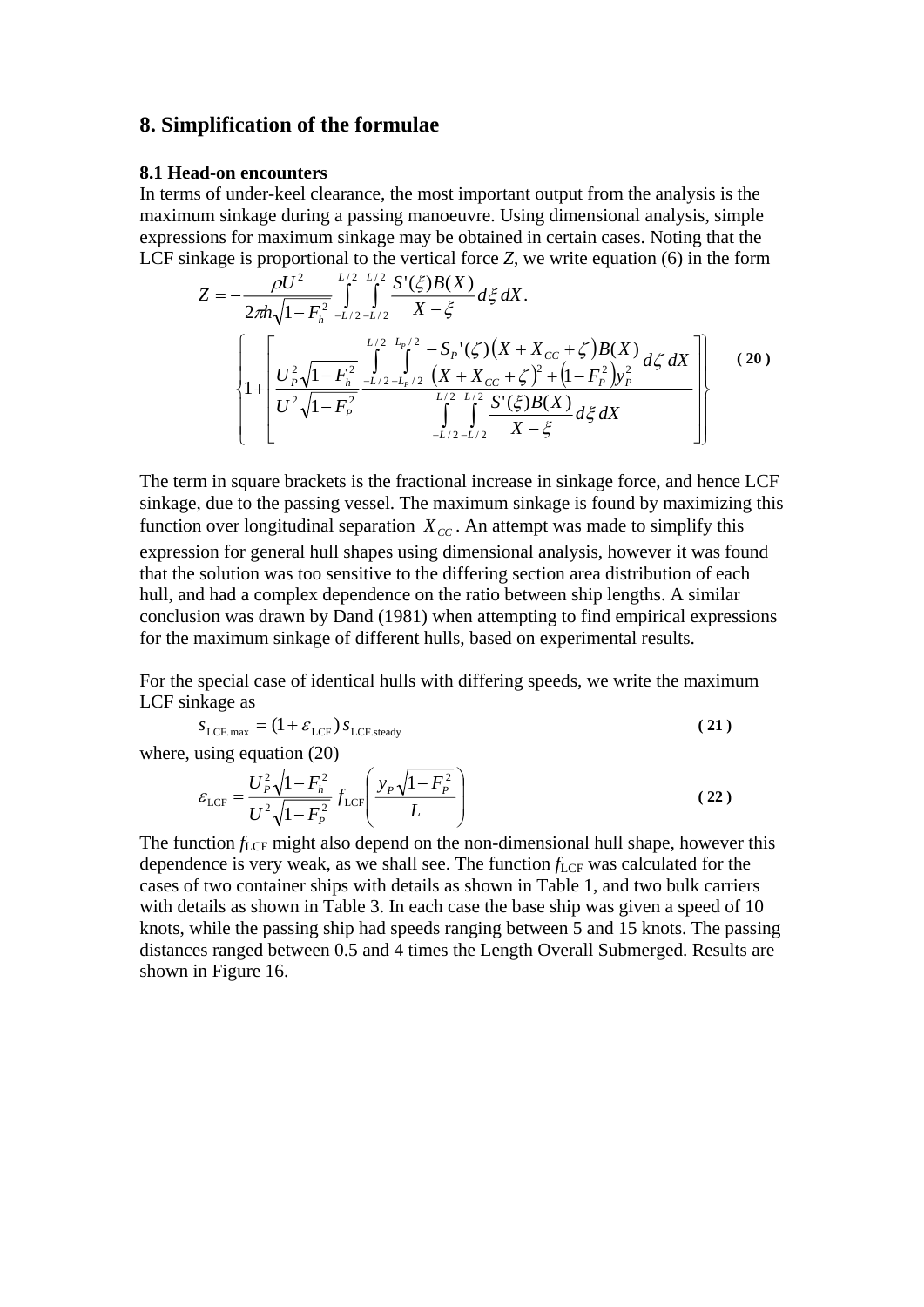

**Figure 16: Scaled maximum increase in LCF sinkage due to a passing vessel of similar hull shape** 

Also shown in Figure 16 is a line of best fit to the function *f*, using the formulation suggested by equation (20)

$$
f_{\text{LCF}}(\eta) = \frac{1}{a_1 + a_2 \eta^2}
$$
 (23)

It is seen that despite the vastly different hull forms of the container ship and bulk carrier, the function *f* is almost identical in each case. Also, the function is well approximated using the functional form suggested in equation (23), with least-squares fit

$$
f_{\text{LCF}}(\eta) = \frac{1}{2.2 + 9.4\eta^2} \tag{24}
$$

The maximum bow and stern sinkage can be non-dimensionalized in a similar fashion, though these are best scaled against the LCF sinkage, due to the dynamic trim sensitivity with longitudinal volume distribution. The expressions used are

$$
S_{\text{bow.max}} = S_{\text{bow.steady}} + \mathcal{E}_{\text{bow }} S_{\text{LCF.steady}}
$$
\n
$$
S_{\text{stem.max}} = S_{\text{stern.steady}} + \mathcal{E}_{\text{stem }} S_{\text{LCF.steady}}
$$
\n
$$
\mathcal{E}_{\text{bow}} = \frac{U_P^2 \sqrt{1 - F_h^2}}{U^2 \sqrt{1 - F_P^2}} f_{\text{bow}} \left( \frac{y_P \sqrt{1 - F_P^2}}{L} \right)
$$
\n
$$
\mathcal{E}_{\text{stern}} = \frac{U_P^2 \sqrt{1 - F_h^2}}{U^2 \sqrt{1 - F_P^2}} f_{\text{stern}} \left( \frac{y_P \sqrt{1 - F_P^2}}{L} \right)
$$
\n(26)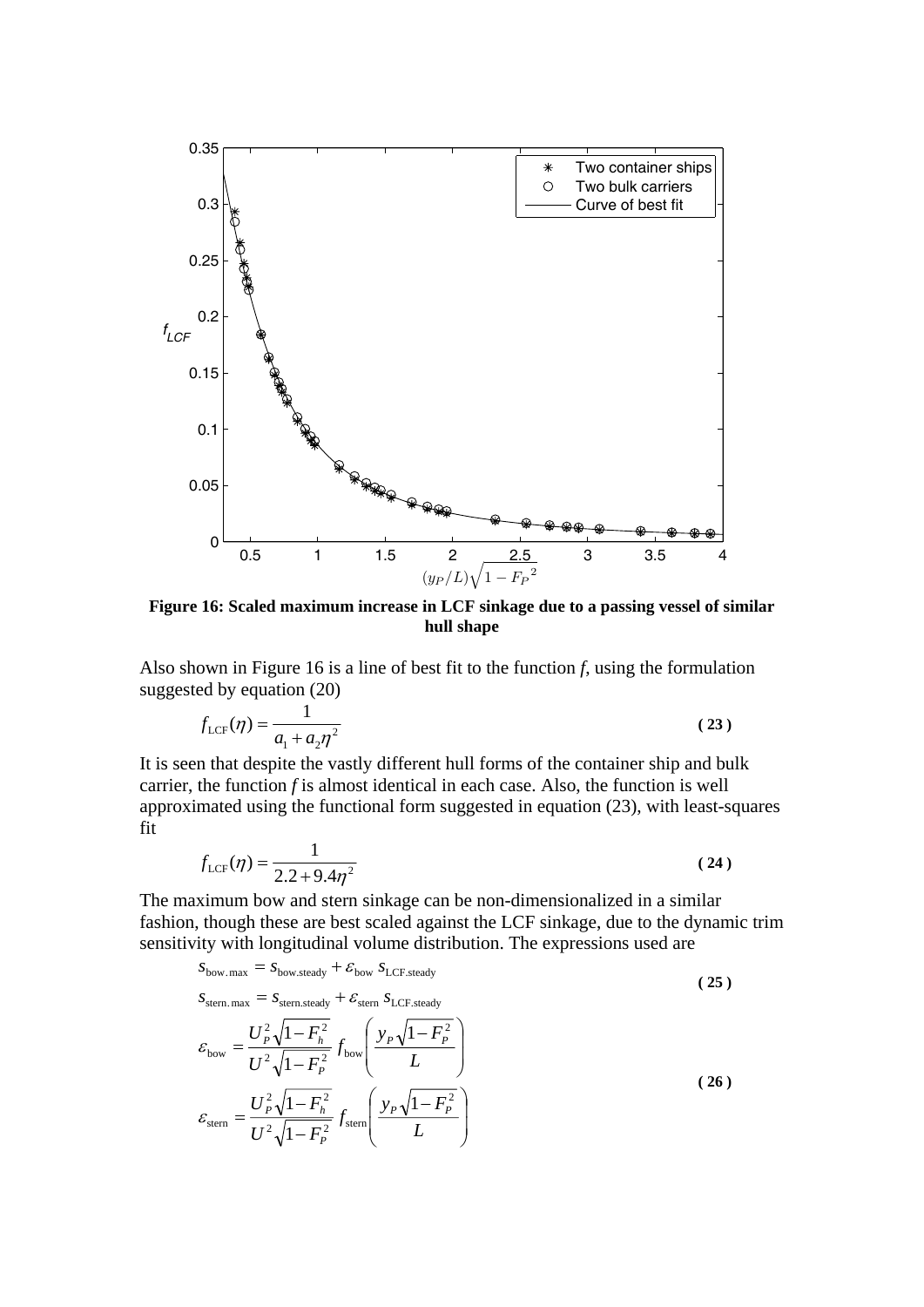The calculated functional values for the above case are shown in Figures 17 and 18 for the bow and stern sinkage, together with curves of best fit.



**Figure 17: Scaled maximum increase in bow sinkage due to a passing vessel of similar hull shape**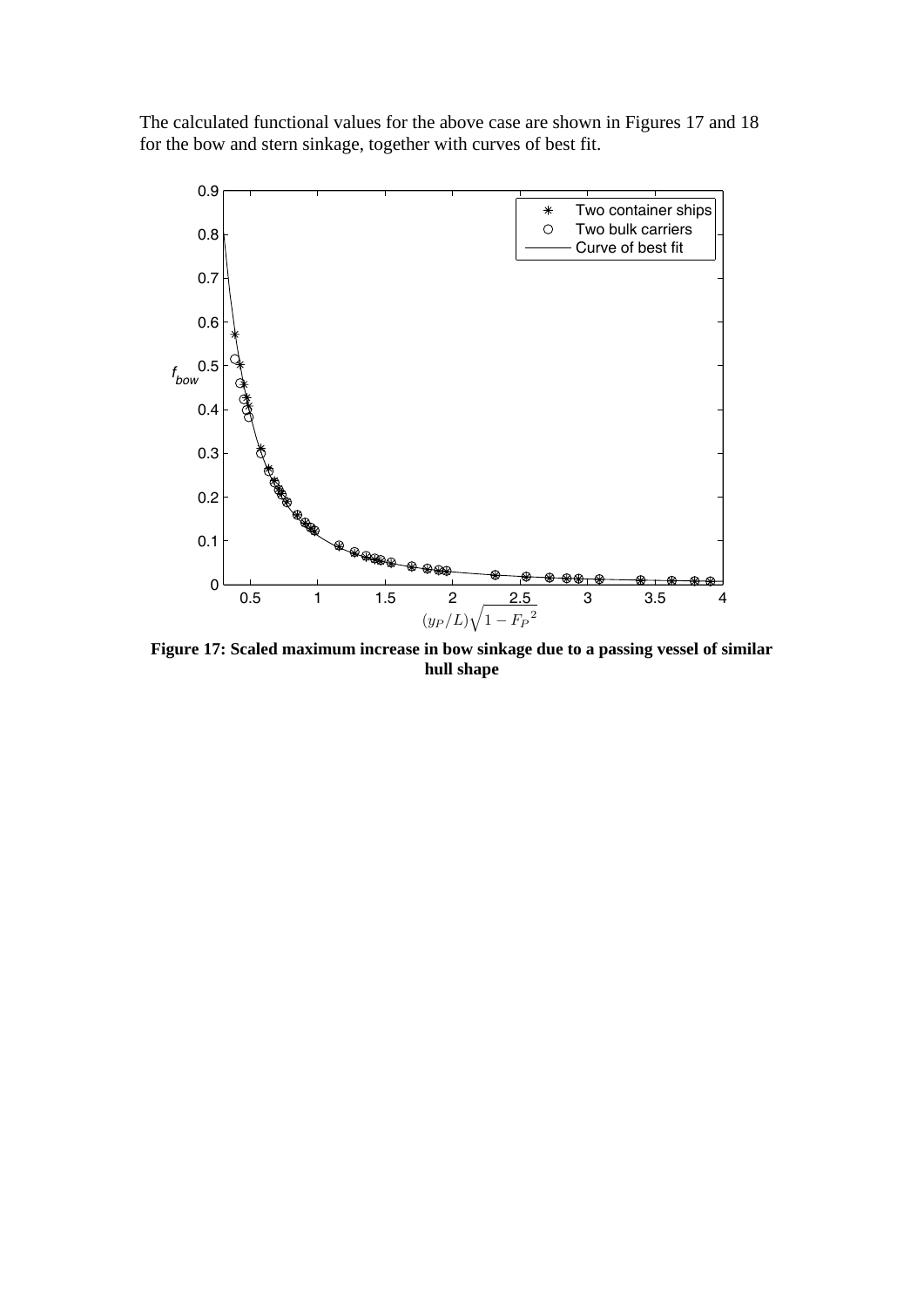

**Figure 18: Scaled maximum increase in stern sinkage due to a passing vessel of similar hull shape** 

Again, the data collapse onto single curves despite the very different hull shapes. The least-squares curve fits are

$$
f_{\text{bow}}(\eta) = \frac{1}{0.5 + 8.5\eta^2}
$$
  

$$
f_{\text{stem}}(\eta) = \frac{1}{0.5 + 8.6\eta^2}
$$
 (27)

#### **8.2 Overtaking encounters**

Overtaking encounters were analyzed for the same ships and passing distances described in Section 8.1. The slower ship was given a speed of 4 knots, while the overtaking ship had speeds ranging from 5 to 15 knots. The dimensionless results were indistinguishable from the graphs in Figures  $16 - 18$ , and the functional forms given in equations  $21 - 27$  were found to be equally applicable to overtaking encounters.

This follows the results of Section 7, in which it was seen that the maximum sinkage experienced by each ship during an overtaking manoeuvre is very similar to that which would be experienced in a head-on encounter at the same ship speeds.

# **8. Conclusions**

A theoretical method based on that of Yeung (1978) has been described for predicting the sinkage and trim of two ships passing each other in head-on or overtaking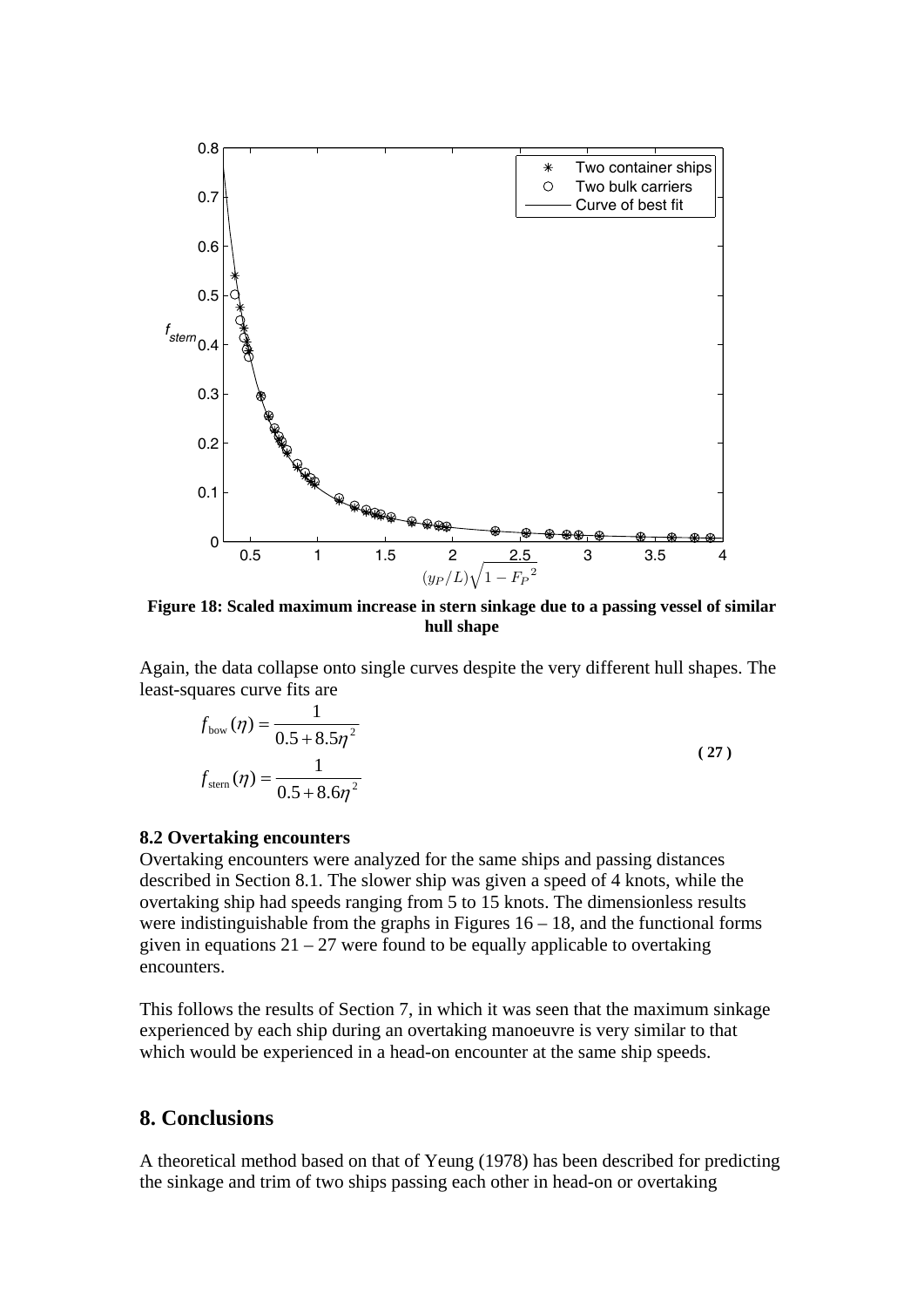encounters. It was shown that even for high relative ship speeds, the vertical forces remain essentially in equilibrium, and sinkage and trim can be calculated by hydrostatic balancing.

Comparison was made between the numerical predictions and the experimental results of Dand (1981), showing reasonable agreement. Further experimental data to check the theory against would be desirable.

Sample numerical results have been presented for the case of a containership and bulk carrier passing each other from opposing directions. It was seen that the main qualitative effects are a bow-down change in trim when the forward shoulders pass each other, an increase in LCF sinkage when the midships pass each other, and a stern-down change in trim when the aft shoulders pass each other. These effects are diluted as the lateral distance between centres increases.

The theory was extended to calculate the sinkage and trim of two ships during an overtaking manoeuvre. Numerical calculations showed that the maximum bow, stern and LCF sinkage in this case are very similar to the case of ships passing from opposing directions.

For the special case of two identical ships passing in a head-on or overtaking encounter, a simple approximate method to predict the maximum sinkage was found using dimensional analysis.

This article described the case of two ships passing in open water of constant depth. For ships passing in dredged channels or canals of reasonable width, the single-ship flow fields given in Gourlay (2008) can be linearly superposed to describe the total flow around two ships travelling on parallel courses, as is done in this article for open water. This will then allow the sinkage and trim of each vessel to be calculated for that particular channel geometry.

### **9. References**

Bhattacharyya, R. 1978 Dynamics of Marine Vehicles. Wiley Series in Ocean Engineering.

Brix, J. 1993 Maneuvering Technical Manual. Seehafen Verlag GmbH, Hamburg.

Dand, I.W. 1981 Some measurements in interaction between ship models passing on parallel courses. National Maritime Institute Report 108.

Davis, A.M.J. & Geer, J.F. 1982 The application of uniform-slender-body theory to the motion of two ships in shallow water. Journal of Fluid Mechanics 114, 419 – 441.

Gourlay, T.P. 2008 Slender-Body Methods for Predicting Ship Squat. Ocean Engineering 35(2), 191 – 200.

ITTC 1987 Report of the seakeeping committee, S-175 comparative model experiments. Proc. 18th International Towing Tank Conference (ITTC), Vol. 1, Kobe, Japan.

Kijima, K. 1987 Maneuverability of ships in confined water. International Conference of Ship Maneuverability, London.